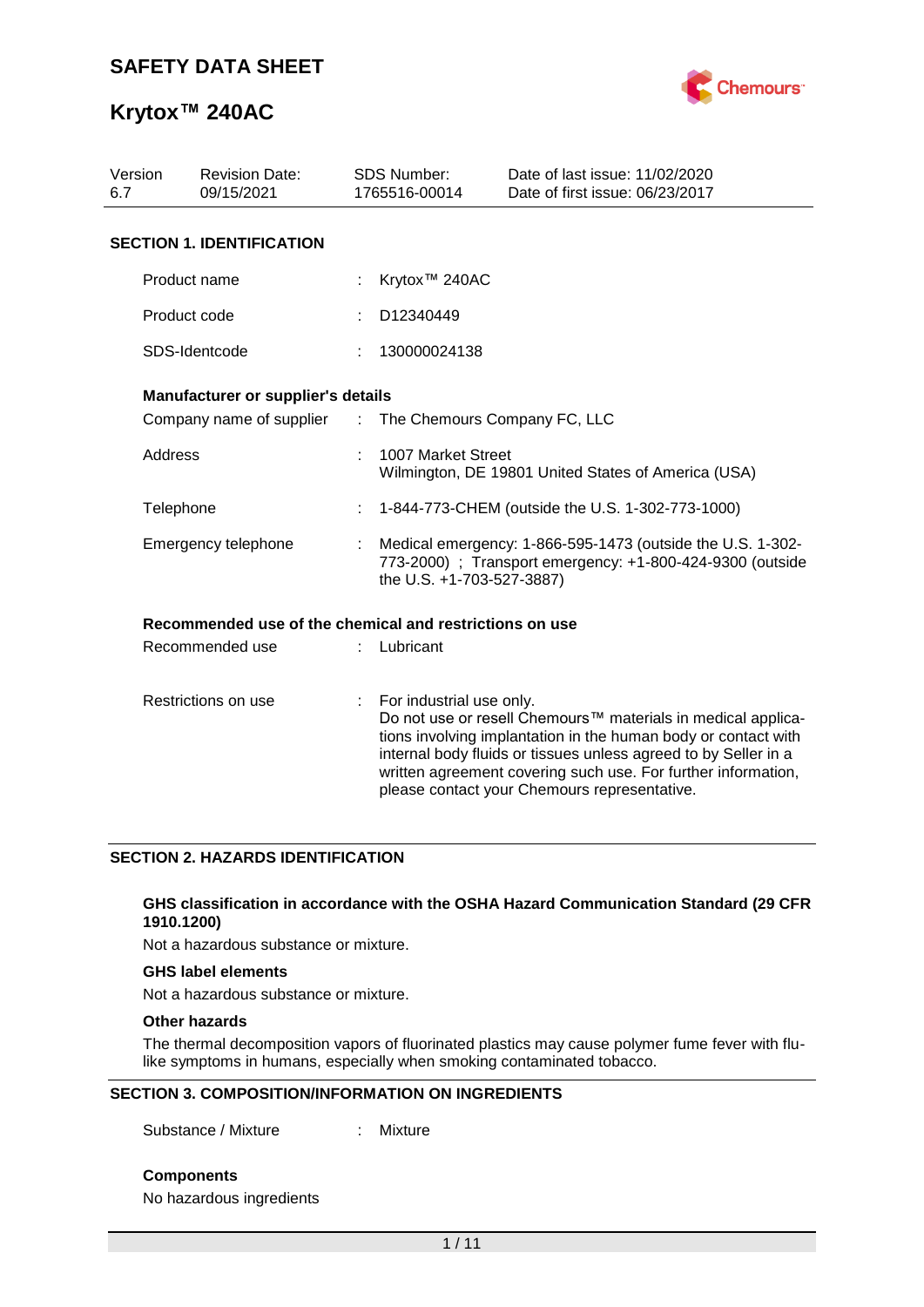

| Version<br>6.7         |              | <b>Revision Date:</b><br>09/15/2021                    |    | <b>SDS Number:</b><br>1765516-00014                                                                                                                  | Date of last issue: 11/02/2020<br>Date of first issue: 06/23/2017                                                                                                                                      |  |  |
|------------------------|--------------|--------------------------------------------------------|----|------------------------------------------------------------------------------------------------------------------------------------------------------|--------------------------------------------------------------------------------------------------------------------------------------------------------------------------------------------------------|--|--|
|                        |              |                                                        |    |                                                                                                                                                      |                                                                                                                                                                                                        |  |  |
|                        |              | <b>SECTION 4. FIRST AID MEASURES</b>                   |    |                                                                                                                                                      |                                                                                                                                                                                                        |  |  |
|                        | If inhaled   |                                                        | ÷. | If inhaled, remove to fresh air.                                                                                                                     | Get medical attention if symptoms occur.                                                                                                                                                               |  |  |
|                        |              | In case of skin contact                                |    |                                                                                                                                                      | Wash with water and soap as a precaution.<br>Get medical attention if symptoms occur.                                                                                                                  |  |  |
| In case of eye contact |              |                                                        |    | Flush eyes with water as a precaution.<br>Get medical attention if irritation develops and persists.                                                 |                                                                                                                                                                                                        |  |  |
|                        | If swallowed |                                                        | ÷  |                                                                                                                                                      | If swallowed, DO NOT induce vomiting.<br>Get medical attention if symptoms occur.<br>Rinse mouth thoroughly with water.                                                                                |  |  |
|                        | delayed      | Most important symptoms<br>and effects, both acute and |    | Irritation<br>Lung edema<br><b>Blurred vision</b><br><b>Discomfort</b><br>Lachrymation<br>Irritation<br>Redness<br>Irritation<br>Shortness of breath | Inhalation may provoke the following symptoms:<br>Eye contact may provoke the following symptoms<br>Skin contact may provoke the following symptoms:<br>Inhalation may provoke the following symptoms: |  |  |
|                        |              | Protection of first-aiders                             |    |                                                                                                                                                      | No special precautions are necessary for first aid responders.                                                                                                                                         |  |  |
|                        |              | Notes to physician                                     |    |                                                                                                                                                      | Treat symptomatically and supportively.                                                                                                                                                                |  |  |

## **SECTION 5. FIRE-FIGHTING MEASURES**

| Suitable extinguishing media :           |    | Not applicable<br>Will not burn                                                                                                |
|------------------------------------------|----|--------------------------------------------------------------------------------------------------------------------------------|
| Unsuitable extinguishing<br>media        |    | Not applicable<br>Will not burn                                                                                                |
| Specific hazards during fire<br>fighting | ÷. | Exposure to combustion products may be a hazard to health.                                                                     |
| Hazardous combustion prod-<br>ucts       |    | Hydrogen fluoride<br>carbonyl fluoride<br>potentially toxic fluorinated compounds<br>aerosolized particulates<br>Carbon oxides |
| Specific extinguishing meth-<br>ods      | ÷. | Use extinguishing measures that are appropriate to local cir-<br>cumstances and the surrounding environment.                   |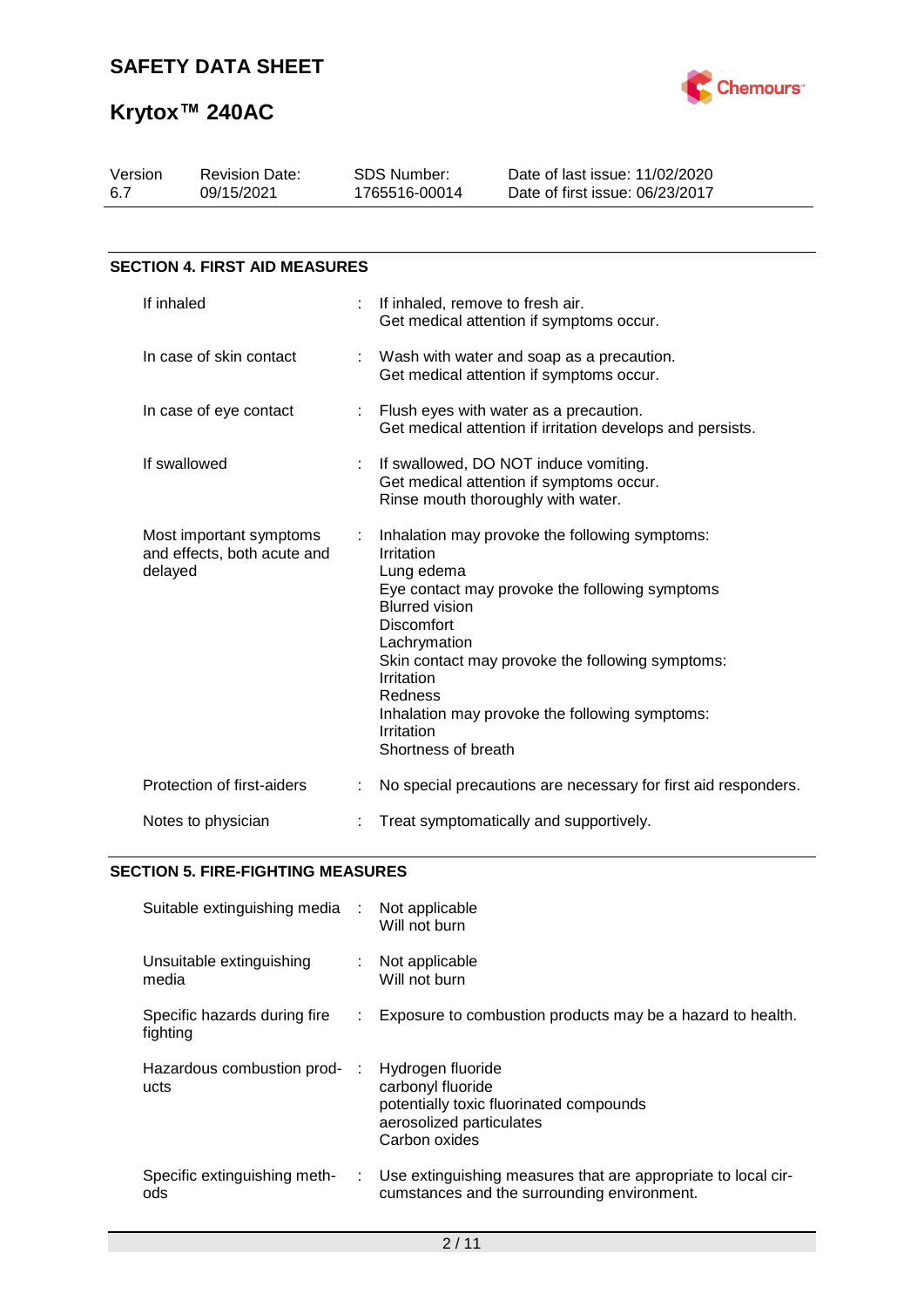

| Version<br>6.7                                                                  | SDS Number:<br><b>Revision Date:</b><br>09/15/2021<br>1765516-00014 |  |                                                                                                                                                                                                                                                                                                                                                                                                                                                                                                                                                                                                                                                                        | Date of last issue: 11/02/2020<br>Date of first issue: 06/23/2017                                              |  |  |  |
|---------------------------------------------------------------------------------|---------------------------------------------------------------------|--|------------------------------------------------------------------------------------------------------------------------------------------------------------------------------------------------------------------------------------------------------------------------------------------------------------------------------------------------------------------------------------------------------------------------------------------------------------------------------------------------------------------------------------------------------------------------------------------------------------------------------------------------------------------------|----------------------------------------------------------------------------------------------------------------|--|--|--|
|                                                                                 |                                                                     |  | SO.<br>Evacuate area.                                                                                                                                                                                                                                                                                                                                                                                                                                                                                                                                                                                                                                                  | Use water spray to cool unopened containers.<br>Remove undamaged containers from fire area if it is safe to do |  |  |  |
| Special protective equipment<br>for fire-fighters                               |                                                                     |  | Wear self-contained breathing apparatus for firefighting if<br>necessary.<br>Use personal protective equipment.                                                                                                                                                                                                                                                                                                                                                                                                                                                                                                                                                        |                                                                                                                |  |  |  |
|                                                                                 | <b>SECTION 6. ACCIDENTAL RELEASE MEASURES</b>                       |  |                                                                                                                                                                                                                                                                                                                                                                                                                                                                                                                                                                                                                                                                        |                                                                                                                |  |  |  |
| Personal precautions, protec- :<br>tive equipment and emer-<br>gency procedures |                                                                     |  | Follow safe handling advice (see section 7) and personal pro-<br>tective equipment recommendations (see section 8).                                                                                                                                                                                                                                                                                                                                                                                                                                                                                                                                                    |                                                                                                                |  |  |  |
| Environmental precautions                                                       |                                                                     |  | Avoid release to the environment.<br>Prevent further leakage or spillage if safe to do so.<br>Retain and dispose of contaminated wash water.<br>Local authorities should be advised if significant spillages<br>cannot be contained.                                                                                                                                                                                                                                                                                                                                                                                                                                   |                                                                                                                |  |  |  |
| Methods and materials for<br>containment and cleaning up                        |                                                                     |  | Soak up with inert absorbent material.<br>For large spills, provide diking or other appropriate contain-<br>ment to keep material from spreading. If diked material can be<br>pumped, store recovered material in appropriate container.<br>Clean up remaining materials from spill with suitable absor-<br>bent.<br>Local or national regulations may apply to releases and dispo-<br>sal of this material, as well as those materials and items em-<br>ployed in the cleanup of releases. You will need to determine<br>which regulations are applicable.<br>Sections 13 and 15 of this SDS provide information regarding<br>certain local or national requirements. |                                                                                                                |  |  |  |

## **SECTION 7. HANDLING AND STORAGE**

| <b>Technical measures</b>    | : See Engineering measures under EXPOSURE<br>CONTROLS/PERSONAL PROTECTION section.                                                                                                                                           |
|------------------------------|------------------------------------------------------------------------------------------------------------------------------------------------------------------------------------------------------------------------------|
| Local/Total ventilation      | : Use only with adequate ventilation.                                                                                                                                                                                        |
| Advice on safe handling      | : Handle in accordance with good industrial hygiene and safety<br>practice, based on the results of the workplace exposure as-<br>sessment<br>Take care to prevent spills, waste and minimize release to the<br>environment. |
| Conditions for safe storage  | : Keep in properly labeled containers.<br>Store in accordance with the particular national regulations.                                                                                                                      |
| Materials to avoid           | No special restrictions on storage with other products.                                                                                                                                                                      |
| Further information on stor- | No decomposition if stored and applied as directed.                                                                                                                                                                          |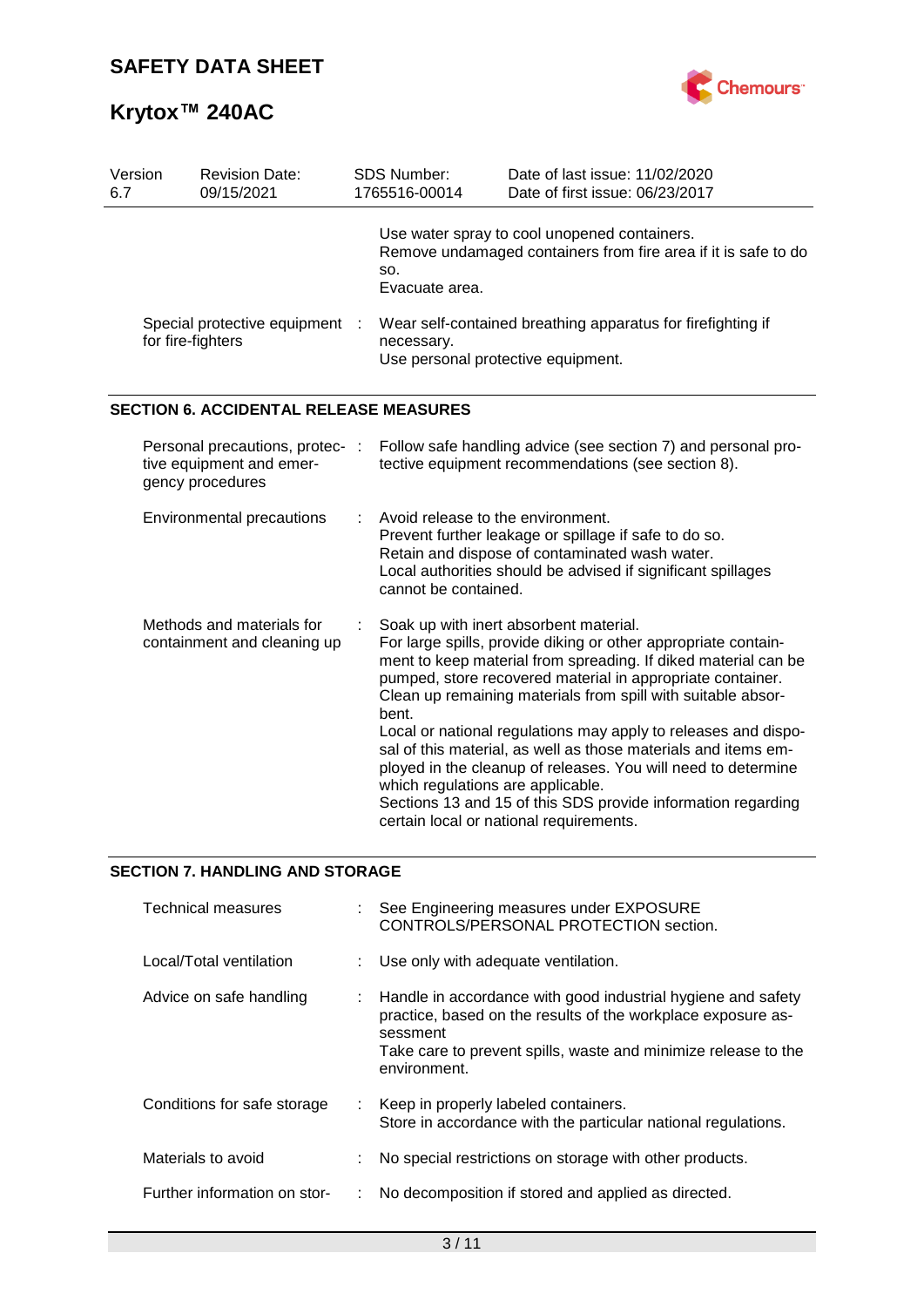

# **Krytox™ 240AC**

| Version | <b>Revision Date:</b> | SDS Number:   | Date of last issue: 11/02/2020  |
|---------|-----------------------|---------------|---------------------------------|
| -6.7    | 09/15/2021            | 1765516-00014 | Date of first issue: 06/23/2017 |

age stability

## **SECTION 8. EXPOSURE CONTROLS/PERSONAL PROTECTION**

### **Ingredients with workplace control parameters**

Contains no substances with occupational exposure limit values.

#### **Occupational exposure limits of decomposition products**

| Components          | CAS-No.   | Value type<br>(Form of<br>exposure) | Control parame-<br>ters / Permissible<br>concentration | <b>Basis</b>     |
|---------------------|-----------|-------------------------------------|--------------------------------------------------------|------------------|
| Hydrofluoric acid   | 7664-39-3 | <b>TWA</b>                          | $0.5$ ppm<br>(Fluorine)                                | <b>ACGIH</b>     |
|                     |           | $\overline{\text{c}}$               | 2 ppm<br>(Fluorine)                                    | <b>ACGIH</b>     |
|                     |           | $\mathsf{C}$                        | 6 ppm<br>$5 \text{ mg/m}^3$                            | <b>NIOSH REL</b> |
|                     |           | <b>TWA</b>                          | 3 ppm<br>$2.5$ mg/m <sup>3</sup>                       | <b>NIOSH REL</b> |
|                     |           | <b>TWA</b>                          | 3 ppm                                                  | OSHA Z-2         |
| Carbonyl difluoride | 353-50-4  | <b>TWA</b>                          | 2 ppm                                                  | <b>ACGIH</b>     |
|                     |           | <b>STEL</b>                         | 5 ppm                                                  | <b>ACGIH</b>     |
|                     |           | <b>TWA</b>                          | 2 ppm<br>$5 \text{ mg/m}^3$                            | <b>NIOSH REL</b> |
|                     |           | $\overline{\text{ST}}$              | 5 ppm<br>$15$ mg/m <sup>3</sup>                        | <b>NIOSH REL</b> |
| Carbon dioxide      | 124-38-9  | <b>TWA</b>                          | 5,000 ppm                                              | <b>ACGIH</b>     |
|                     |           | <b>STEL</b>                         | 30,000 ppm                                             | <b>ACGIH</b>     |
|                     |           | <b>TWA</b>                          | 5,000 ppm<br>9,000 mg/m <sup>3</sup>                   | <b>NIOSH REL</b> |
|                     |           | <b>ST</b>                           | 30,000 ppm<br>54,000 mg/m <sup>3</sup>                 | <b>NIOSH REL</b> |
|                     |           | <b>TWA</b>                          | $\overline{5,000}$ ppm<br>$9,000$ mg/m <sup>3</sup>    | OSHA Z-1         |
| Carbon monoxide     | 630-08-0  | <b>TWA</b>                          | 25 ppm                                                 | <b>ACGIH</b>     |
|                     |           | <b>TWA</b>                          | 35 ppm<br>$40$ mg/m <sup>3</sup>                       | <b>NIOSH REL</b> |
|                     |           | $\mathsf{C}$                        | 200 ppm<br>229 mg/m <sup>3</sup>                       | <b>NIOSH REL</b> |
|                     |           | <b>TWA</b>                          | 50 ppm<br>55 mg/m <sup>3</sup>                         | OSHA Z-1         |

**Engineering measures** : Processing may form hazardous compounds (see section 10).

Ensure adequate ventilation, especially in confined areas. Minimize workplace exposure concentrations.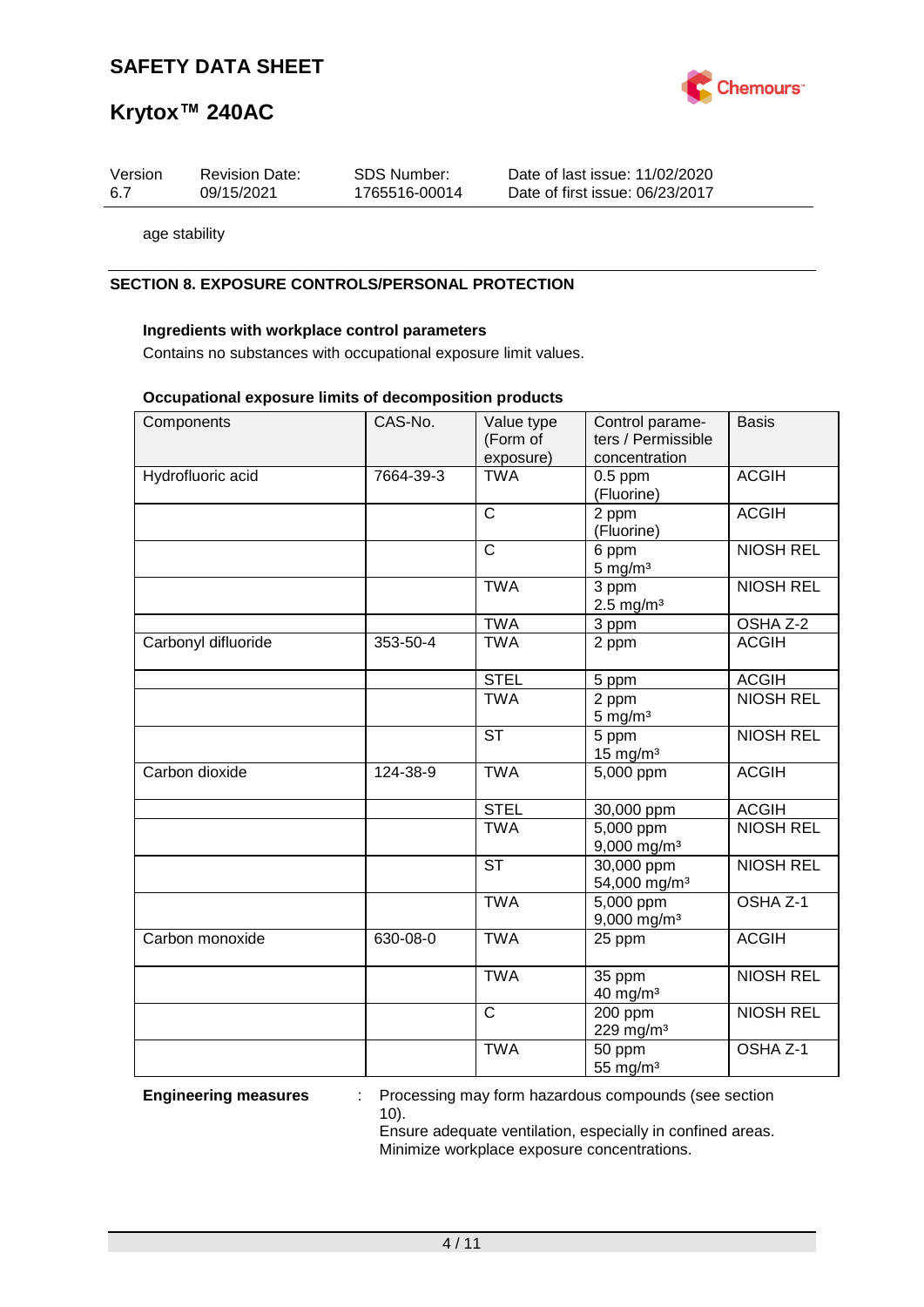

| Version<br>6.7 | <b>Revision Date:</b><br>09/15/2021 | <b>SDS Number:</b><br>1765516-00014 | Date of last issue: 11/02/2020<br>Date of first issue: 06/23/2017                                                                                                                                                                                                                                                                                                                                                                                                                                                                                                                                                                                                                         |
|----------------|-------------------------------------|-------------------------------------|-------------------------------------------------------------------------------------------------------------------------------------------------------------------------------------------------------------------------------------------------------------------------------------------------------------------------------------------------------------------------------------------------------------------------------------------------------------------------------------------------------------------------------------------------------------------------------------------------------------------------------------------------------------------------------------------|
|                | Personal protective equipment       |                                     |                                                                                                                                                                                                                                                                                                                                                                                                                                                                                                                                                                                                                                                                                           |
|                | Respiratory protection              | protection.                         | General and local exhaust ventilation is recommended to<br>maintain vapor exposures below recommended limits. Where<br>concentrations are above recommended limits or are<br>unknown, appropriate respiratory protection should be worn.<br>Follow OSHA respirator regulations (29 CFR 1910.134) and<br>use NIOSH/MSHA approved respirators. Protection provided<br>by air purifying respirators against exposure to any hazar-<br>dous chemical is limited. Use a positive pressure air supplied<br>respirator if there is any potential for uncontrolled release,<br>exposure levels are unknown, or any other circumstance<br>where air purifying respirators may not provide adequate |
|                | Hand protection                     |                                     |                                                                                                                                                                                                                                                                                                                                                                                                                                                                                                                                                                                                                                                                                           |
|                | Remarks                             |                                     | Wash hands before breaks and at the end of workday.                                                                                                                                                                                                                                                                                                                                                                                                                                                                                                                                                                                                                                       |
|                | Eye protection                      | Safety glasses                      | Wear the following personal protective equipment:                                                                                                                                                                                                                                                                                                                                                                                                                                                                                                                                                                                                                                         |
|                | Skin and body protection            |                                     | Skin should be washed after contact.                                                                                                                                                                                                                                                                                                                                                                                                                                                                                                                                                                                                                                                      |
|                | Hygiene measures                    | king place.                         | If exposure to chemical is likely during typical use, provide<br>eye flushing systems and safety showers close to the wor-<br>When using do not eat, drink or smoke.<br>Wash contaminated clothing before re-use.                                                                                                                                                                                                                                                                                                                                                                                                                                                                         |

## **SECTION 9. PHYSICAL AND CHEMICAL PROPERTIES**

| Appearance                                                     |    | Grease                                              |
|----------------------------------------------------------------|----|-----------------------------------------------------|
| Color                                                          | ÷  | white                                               |
| Odor                                                           | ÷  | odorless                                            |
| <b>Odor Threshold</b>                                          | ÷. | No data available                                   |
| рH                                                             |    | : 7                                                 |
| Melting point/freezing point : 608 °F / 320 °C                 |    |                                                     |
| Initial boiling point and boiling : No data available<br>range |    |                                                     |
| Flash point                                                    | ÷  | Method: Pensky-Martens closed cup<br>Not applicable |
| Evaporation rate                                               | ÷  | Not applicable                                      |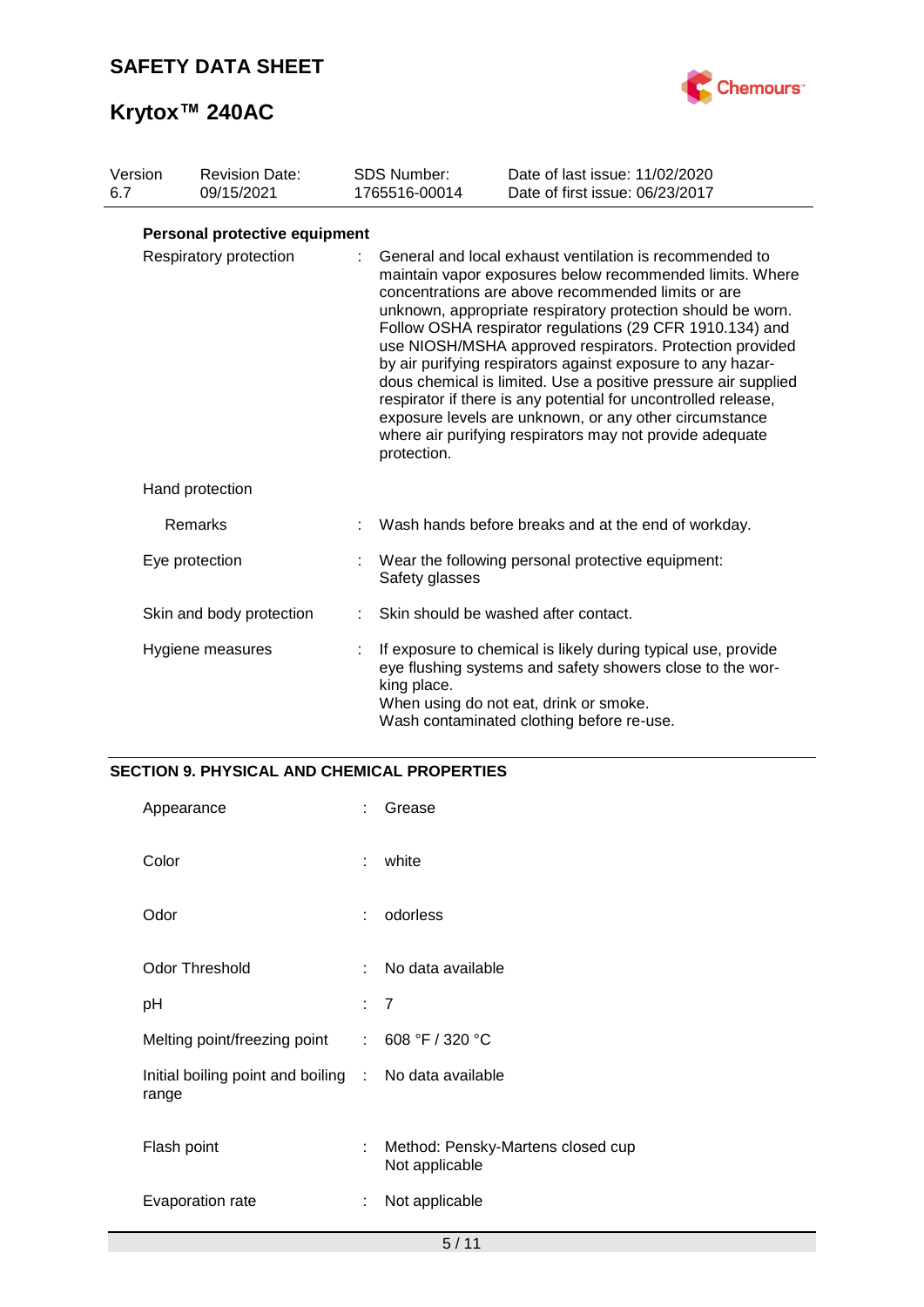

# **Krytox™ 240AC**

| 6.7 | Version         | <b>Revision Date:</b><br>09/15/2021                 |                           | <b>SDS Number:</b><br>1765516-00014 | Date of last issue: 11/02/2020<br>Date of first issue: 06/23/2017 |
|-----|-----------------|-----------------------------------------------------|---------------------------|-------------------------------------|-------------------------------------------------------------------|
|     |                 |                                                     |                           |                                     |                                                                   |
|     |                 | Flammability (solid, gas)                           |                           | : Will not burn                     |                                                                   |
|     |                 | Upper explosion limit / Upper<br>flammability limit | $\mathbb{R}^{\mathbb{Z}}$ | No data available                   |                                                                   |
|     |                 | Lower explosion limit / Lower<br>flammability limit | $\mathbb{R}^n$            | No data available                   |                                                                   |
|     |                 | Vapor pressure                                      |                           | Not applicable                      |                                                                   |
|     |                 | Relative vapor density                              |                           | Not applicable                      |                                                                   |
|     |                 | Relative density                                    |                           | $1.89 - 1.93$                       |                                                                   |
|     | Solubility(ies) | Water solubility                                    |                           | insoluble                           |                                                                   |
|     | octanol/water   | Partition coefficient: n-                           |                           | Not applicable                      |                                                                   |
|     |                 | Autoignition temperature                            |                           | No data available                   |                                                                   |
|     |                 | Decomposition temperature                           | ÷                         | 572 °F / 300 °C                     |                                                                   |
|     | Viscosity       | Viscosity, kinematic                                | t                         | Not applicable                      |                                                                   |
|     |                 | <b>Explosive properties</b>                         |                           | Not explosive                       |                                                                   |
|     |                 | Oxidizing properties                                |                           |                                     | The substance or mixture is not classified as oxidizing.          |
|     | Particle size   |                                                     |                           | No data available                   |                                                                   |
|     |                 |                                                     |                           |                                     |                                                                   |

# **SECTION 10. STABILITY AND REACTIVITY**

| Reactivity                              |    | : Not classified as a reactivity hazard.                                     |
|-----------------------------------------|----|------------------------------------------------------------------------------|
| Chemical stability                      |    | Stable under normal conditions.                                              |
| Possibility of hazardous reac-<br>tions | ÷. | Hazardous decomposition products will be formed at elevated<br>temperatures. |
| Conditions to avoid                     | ÷  | None known.                                                                  |
| Incompatible materials                  |    | None.                                                                        |
|                                         |    |                                                                              |

## **Hazardous decomposition products**

| Thermal decomposition | : Hydrofluoric acid<br>Carbonyl difluoride |
|-----------------------|--------------------------------------------|
|                       | Carbon dioxide                             |
|                       | Carbon monoxide                            |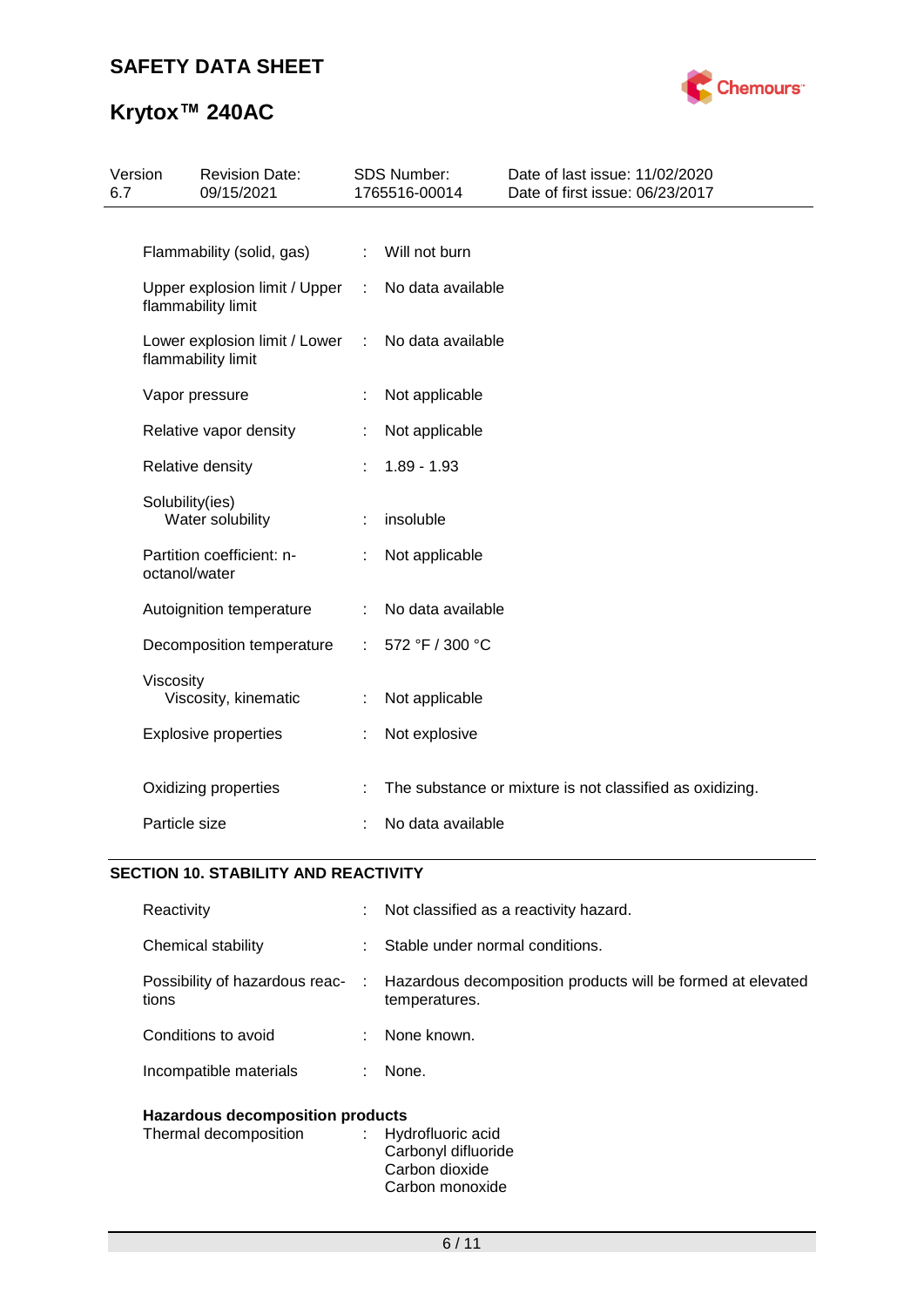Revision Date: 09/15/2021



Date of last issue: 11/02/2020

## **Krytox™ 240AC**

Version 6.7

| 6.7 | 09/15/2021                                                                           | 1765516-00014 | Date of first issue: 06/23/2017 |
|-----|--------------------------------------------------------------------------------------|---------------|---------------------------------|
|     | <b>SECTION 11. TOXICOLOGICAL INFORMATION</b>                                         |               |                                 |
|     | Information on likely routes of exposure<br>Skin contact<br>Ingestion<br>Eye contact |               |                                 |
|     | <b>Acute toxicity</b><br>Not classified based on available information.              |               |                                 |
|     | <b>Skin corrosion/irritation</b><br>Not classified based on available information.   |               |                                 |
|     | Serious eye damage/eye irritation<br>Not classified based on available information.  |               |                                 |
|     | Respiratory or skin sensitization                                                    |               |                                 |
|     | <b>Skin sensitization</b><br>Not classified based on available information.          |               |                                 |
|     | <b>Respiratory sensitization</b><br>Not classified based on available information.   |               |                                 |
|     | Germ cell mutagenicity                                                               |               |                                 |

SDS Number: 1765516-00014

Not classified based on available information.

#### **Carcinogenicity**

Not classified based on available information.<br> **IARC** Mo ingredient of this product p

- No ingredient of this product present at levels greater than or equal to 0.1% is identified as probable, possible or confirmed human carcinogen by IARC.
- **OSHA** No component of this product present at levels greater than or equal to 0.1% is on OSHA's list of regulated carcinogens.
- **NTP** No ingredient of this product present at levels greater than or equal to 0.1% is identified as a known or anticipated carcinogen by NTP.

## **Reproductive toxicity**

Not classified based on available information.

## **STOT-single exposure**

Not classified based on available information.

#### **STOT-repeated exposure**

Not classified based on available information.

#### **Aspiration toxicity**

Not classified based on available information.

## **SECTION 12. ECOLOGICAL INFORMATION**

**Ecotoxicity** No data available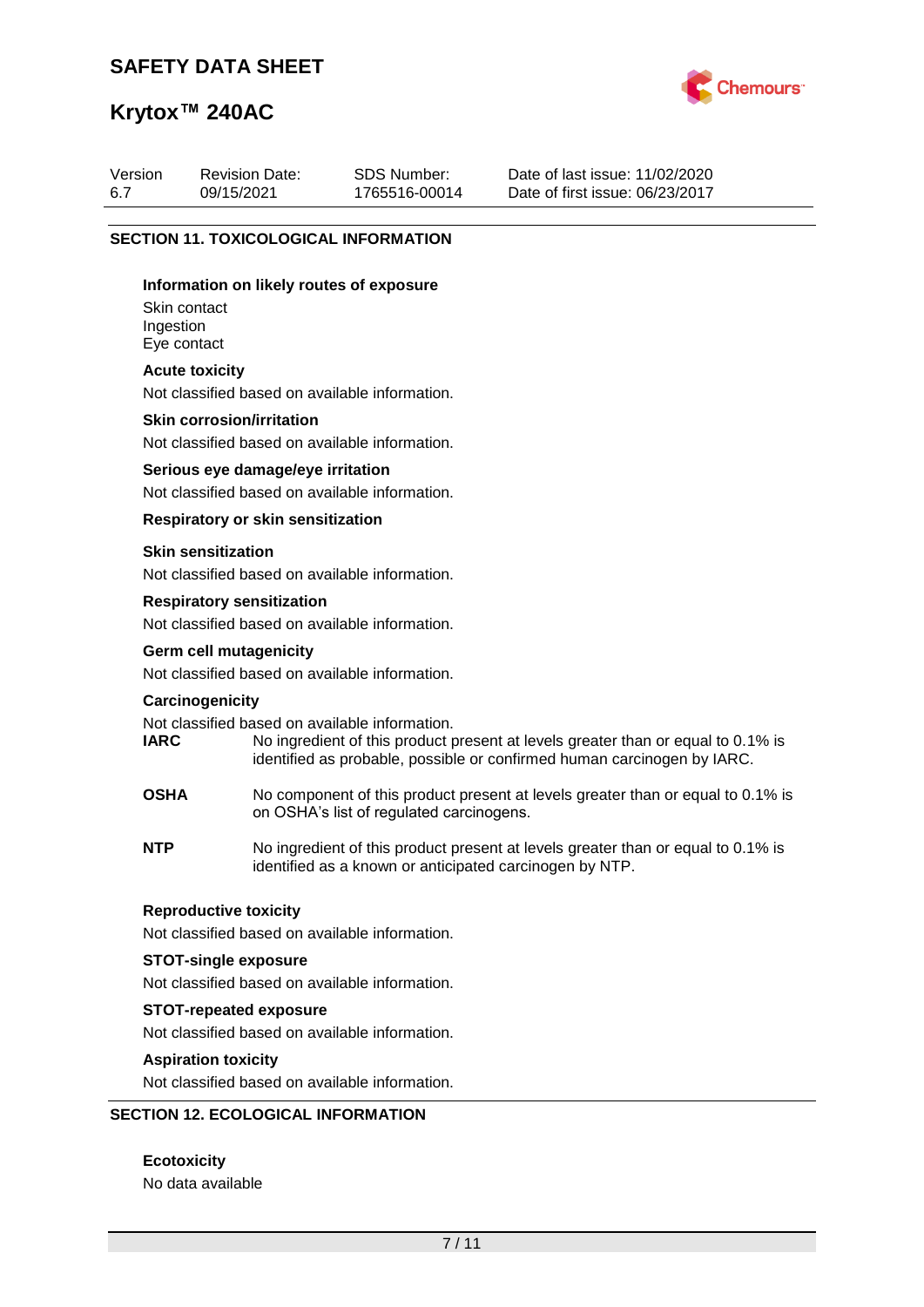

| Version |                                                                                                                     | <b>Revision Date:</b>                                 |  | <b>SDS Number:</b> | Date of last issue: 11/02/2020                                                                                                                                 |  |  |
|---------|---------------------------------------------------------------------------------------------------------------------|-------------------------------------------------------|--|--------------------|----------------------------------------------------------------------------------------------------------------------------------------------------------------|--|--|
| 6.7     |                                                                                                                     | 09/15/2021                                            |  | 1765516-00014      | Date of first issue: 06/23/2017                                                                                                                                |  |  |
|         |                                                                                                                     | <b>Persistence and degradability</b>                  |  |                    |                                                                                                                                                                |  |  |
|         |                                                                                                                     | No data available                                     |  |                    |                                                                                                                                                                |  |  |
|         |                                                                                                                     | <b>Bioaccumulative potential</b><br>No data available |  |                    |                                                                                                                                                                |  |  |
|         |                                                                                                                     | <b>Mobility in soil</b>                               |  |                    |                                                                                                                                                                |  |  |
|         |                                                                                                                     | No data available                                     |  |                    |                                                                                                                                                                |  |  |
|         |                                                                                                                     | Other adverse effects                                 |  |                    |                                                                                                                                                                |  |  |
|         |                                                                                                                     | No data available                                     |  |                    |                                                                                                                                                                |  |  |
|         |                                                                                                                     | <b>SECTION 13. DISPOSAL CONSIDERATIONS</b>            |  |                    |                                                                                                                                                                |  |  |
|         |                                                                                                                     |                                                       |  |                    |                                                                                                                                                                |  |  |
|         |                                                                                                                     | <b>Disposal methods</b>                               |  |                    |                                                                                                                                                                |  |  |
|         |                                                                                                                     | Waste from residues                                   |  |                    | Dispose of in accordance with local regulations.                                                                                                               |  |  |
|         |                                                                                                                     | Contaminated packaging                                |  |                    | Empty containers should be taken to an approved waste<br>handling site for recycling or disposal.<br>If not otherwise specified: Dispose of as unused product. |  |  |
|         |                                                                                                                     |                                                       |  |                    |                                                                                                                                                                |  |  |
|         |                                                                                                                     | <b>SECTION 14. TRANSPORT INFORMATION</b>              |  |                    |                                                                                                                                                                |  |  |
|         |                                                                                                                     |                                                       |  |                    |                                                                                                                                                                |  |  |
|         |                                                                                                                     | <b>International Regulations</b>                      |  |                    |                                                                                                                                                                |  |  |
|         | <b>UNRTDG</b>                                                                                                       | Not regulated as a dangerous good                     |  |                    |                                                                                                                                                                |  |  |
|         | <b>IATA-DGR</b><br>Not regulated as a dangerous good                                                                |                                                       |  |                    |                                                                                                                                                                |  |  |
|         | <b>IMDG-Code</b><br>Not regulated as a dangerous good                                                               |                                                       |  |                    |                                                                                                                                                                |  |  |
|         | Transport in bulk according to Annex II of MARPOL 73/78 and the IBC Code<br>Not applicable for product as supplied. |                                                       |  |                    |                                                                                                                                                                |  |  |
|         |                                                                                                                     | <b>Domestic regulation</b>                            |  |                    |                                                                                                                                                                |  |  |
|         | 49 CFR                                                                                                              | Not regulated as a dangerous good                     |  |                    |                                                                                                                                                                |  |  |
|         |                                                                                                                     | <b>Special precautions for user</b><br>Not applicable |  |                    |                                                                                                                                                                |  |  |

## **SECTION 15. REGULATORY INFORMATION**

## **CERCLA Reportable Quantity**

This material does not contain any components with a CERCLA RQ.

## **SARA 304 Extremely Hazardous Substances Reportable Quantity**

This material does not contain any components with a section 304 EHS RQ.

**SARA 302 Extremely Hazardous Substances Threshold Planning Quantity** This material does not contain any components with a section 302 EHS TPQ.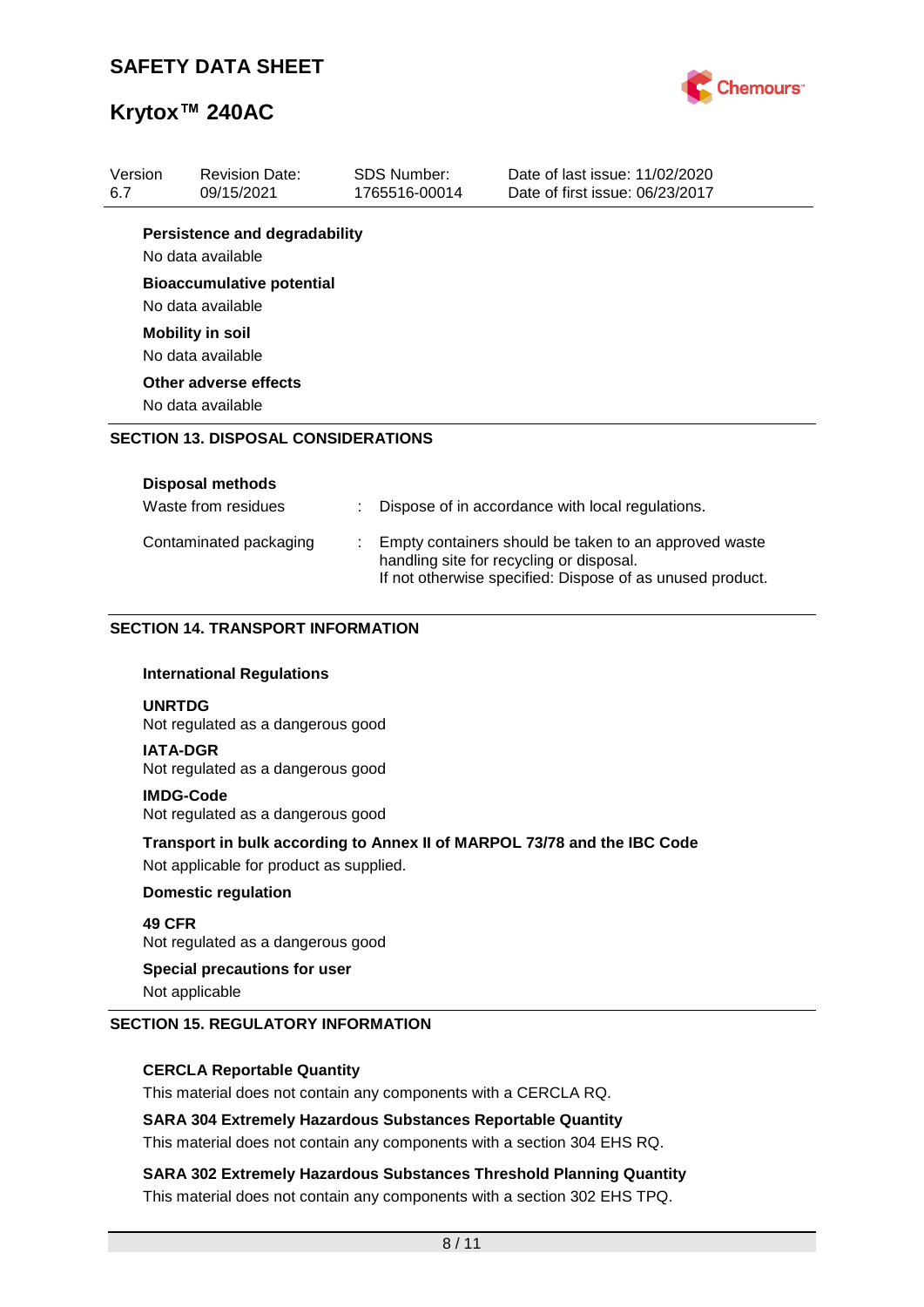

| Version<br>6.7 | <b>Revision Date:</b><br>09/15/2021                                                                                                                                                                                                                                                                                                                                                         |  | <b>SDS Number:</b><br>1765516-00014 | Date of last issue: 11/02/2020<br>Date of first issue: 06/23/2017                                                                                                                       |  |
|----------------|---------------------------------------------------------------------------------------------------------------------------------------------------------------------------------------------------------------------------------------------------------------------------------------------------------------------------------------------------------------------------------------------|--|-------------------------------------|-----------------------------------------------------------------------------------------------------------------------------------------------------------------------------------------|--|
|                | SARA 311/312 Hazards                                                                                                                                                                                                                                                                                                                                                                        |  | No SARA Hazards                     |                                                                                                                                                                                         |  |
|                | <b>SARA 313</b>                                                                                                                                                                                                                                                                                                                                                                             |  |                                     | This material does not contain any chemical components with<br>known CAS numbers that exceed the threshold (De Minimis)<br>reporting levels established by SARA Title III, Section 313. |  |
|                | <b>US State Regulations</b>                                                                                                                                                                                                                                                                                                                                                                 |  |                                     |                                                                                                                                                                                         |  |
|                | Pennsylvania Right To Know                                                                                                                                                                                                                                                                                                                                                                  |  |                                     |                                                                                                                                                                                         |  |
|                | PFPE fluid                                                                                                                                                                                                                                                                                                                                                                                  |  |                                     | Trade secret                                                                                                                                                                            |  |
|                | Fluoropolymer                                                                                                                                                                                                                                                                                                                                                                               |  |                                     | Trade secret                                                                                                                                                                            |  |
|                | <b>California Prop. 65</b>                                                                                                                                                                                                                                                                                                                                                                  |  |                                     |                                                                                                                                                                                         |  |
|                | WARNING: This product can expose you to chemicals including Pentadecafluorooctanoic acid,<br>which is/are known to the State of California to cause birth defects or other reproductive harm.<br>For more information go to www.P65Warnings.ca.gov. Note to User: This product is not made<br>with PFOA nor is PFOA intentionally present in the product; however, it is possible that PFOA |  |                                     |                                                                                                                                                                                         |  |

may be present as an impurity at background (environmental) levels.

## **SECTION 16. OTHER INFORMATION**



Krytox™ and any associated logos are trademarks or copyrights of The Chemours Company FC, LLC.

Chemours™ and the Chemours Logo are trademarks of The Chemours Company. Before use read Chemours safety information.

For further information contact the local Chemours office or nominated distributors.

### **Full text of other abbreviations**

| ACGIH     | : USA. ACGIH Threshold Limit Values (TLV)                   |
|-----------|-------------------------------------------------------------|
| NIOSH REL | : USA. NIOSH Recommended Exposure Limits                    |
| OSHA Z-1  | : USA. Occupational Exposure Limits (OSHA) - Table Z-1 Lim- |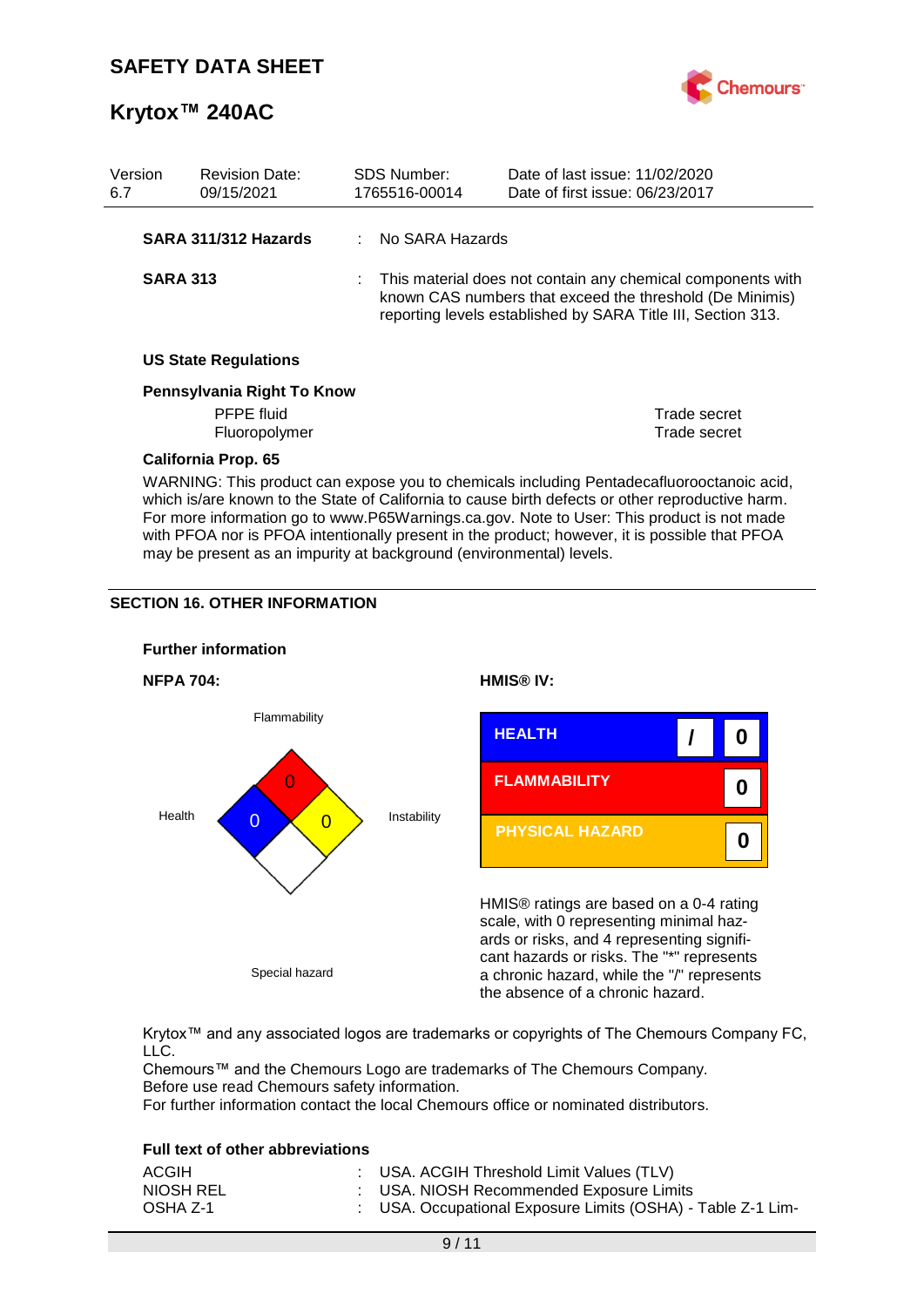

| Version<br>6.7  | <b>Revision Date:</b><br>09/15/2021 |  | <b>SDS Number:</b><br>1765516-00014                                                          | Date of last issue: 11/02/2020<br>Date of first issue: 06/23/2017 |  |  |  |  |
|-----------------|-------------------------------------|--|----------------------------------------------------------------------------------------------|-------------------------------------------------------------------|--|--|--|--|
|                 |                                     |  | its for Air Contaminants                                                                     |                                                                   |  |  |  |  |
| OSHA Z-2        |                                     |  |                                                                                              | USA. Occupational Exposure Limits (OSHA) - Table Z-2              |  |  |  |  |
| ACGIH / TWA     |                                     |  | 8-hour, time-weighted average<br>Short-term exposure limit                                   |                                                                   |  |  |  |  |
| ACGIH / STEL    |                                     |  |                                                                                              |                                                                   |  |  |  |  |
| ACGIH / C       |                                     |  | Ceiling limit                                                                                |                                                                   |  |  |  |  |
| NIOSH REL / TWA |                                     |  | Time-weighted average concentration for up to a 10-hour<br>workday during a 40-hour workweek |                                                                   |  |  |  |  |
| NIOSH REL / ST  |                                     |  | at any time during a workday                                                                 | : STEL - 15-minute TWA exposure that should not be exceeded       |  |  |  |  |
|                 | NIOSH REL / C                       |  |                                                                                              | Ceiling value not be exceeded at any time.                        |  |  |  |  |
|                 | OSHA Z-1 / TWA                      |  | 8-hour time weighted average                                                                 |                                                                   |  |  |  |  |
|                 | OSHA Z-2 / TWA                      |  | 8-hour time weighted average                                                                 |                                                                   |  |  |  |  |

AIIC - Australian Inventory of Industrial Chemicals; ASTM - American Society for the Testing of Materials; bw - Body weight; CERCLA - Comprehensive Environmental Response, Compensation, and Liability Act; CMR - Carcinogen, Mutagen or Reproductive Toxicant; DIN - Standard of the German Institute for Standardisation; DOT - Department of Transportation; DSL - Domestic Substances List (Canada); ECx - Concentration associated with x% response; EHS - Extremely Hazardous Substance; ELx - Loading rate associated with x% response; EmS - Emergency Schedule; ENCS - Existing and New Chemical Substances (Japan); ErCx - Concentration associated with x% growth rate response; ERG - Emergency Response Guide; GHS - Globally Harmonized System; GLP - Good Laboratory Practice; HMIS - Hazardous Materials Identification System; IARC - International Agency for Research on Cancer; IATA - International Air Transport Association; IBC - International Code for the Construction and Equipment of Ships carrying Dangerous Chemicals in Bulk; IC50 - Half maximal inhibitory concentration; ICAO - International Civil Aviation Organization; IECSC - Inventory of Existing Chemical Substances in China; IMDG - International Maritime Dangerous Goods; IMO - International Maritime Organization; ISHL - Industrial Safety and Health Law (Japan); ISO - International Organisation for Standardization; KECI - Korea Existing Chemicals Inventory; LC50 - Lethal Concentration to 50 % of a test population; LD50 - Lethal Dose to 50% of a test population (Median Lethal Dose); MARPOL - International Convention for the Prevention of Pollution from Ships; MSHA - Mine Safety and Health Administration; n.o.s. - Not Otherwise Specified; NFPA - National Fire Protection Association; NO(A)EC - No Observed (Adverse) Effect Concentration; NO(A)EL - No Observed (Adverse) Effect Level; NOELR - No Observable Effect Loading Rate; NTP - National Toxicology Program; NZIoC - New Zealand Inventory of Chemicals; OECD - Organization for Economic Co-operation and Development; OPPTS - Office of Chemical Safety and Pollution Prevention; PBT - Persistent, Bioaccumulative and Toxic substance; PICCS - Philippines Inventory of Chemicals and Chemical Substances; (Q)SAR - (Quantitative) Structure Activity Relationship; RCRA - Resource Conservation and Recovery Act; REACH - Regulation (EC) No 1907/2006 of the European Parliament and of the Council concerning the Registration, Evaluation, Authorisation and Restriction of Chemicals; RQ - Reportable Quantity; SADT - Self-Accelerating Decomposition Temperature; SARA - Superfund Amendments and Reauthorization Act; SDS - Safety Data Sheet; TCSI - Taiwan Chemical Substance Inventory; TECI - Thailand Existing Chemicals Inventory; TSCA - Toxic Substances Control Act (United States); UN - United Nations; UNRTDG - United Nations Recommendations on the Transport of Dangerous Goods; vPvB - Very Persistent and Very Bioaccumulative

| Sources of key data used to<br>compile the Material Safety<br>Data Sheet |  | Internal technical data, data from raw material SDSs, OECD<br>eChem Portal search results and European Chemicals Agen-<br>cy, http://echa.europa.eu/ |
|--------------------------------------------------------------------------|--|------------------------------------------------------------------------------------------------------------------------------------------------------|
|--------------------------------------------------------------------------|--|------------------------------------------------------------------------------------------------------------------------------------------------------|

Revision Date : 09/15/2021